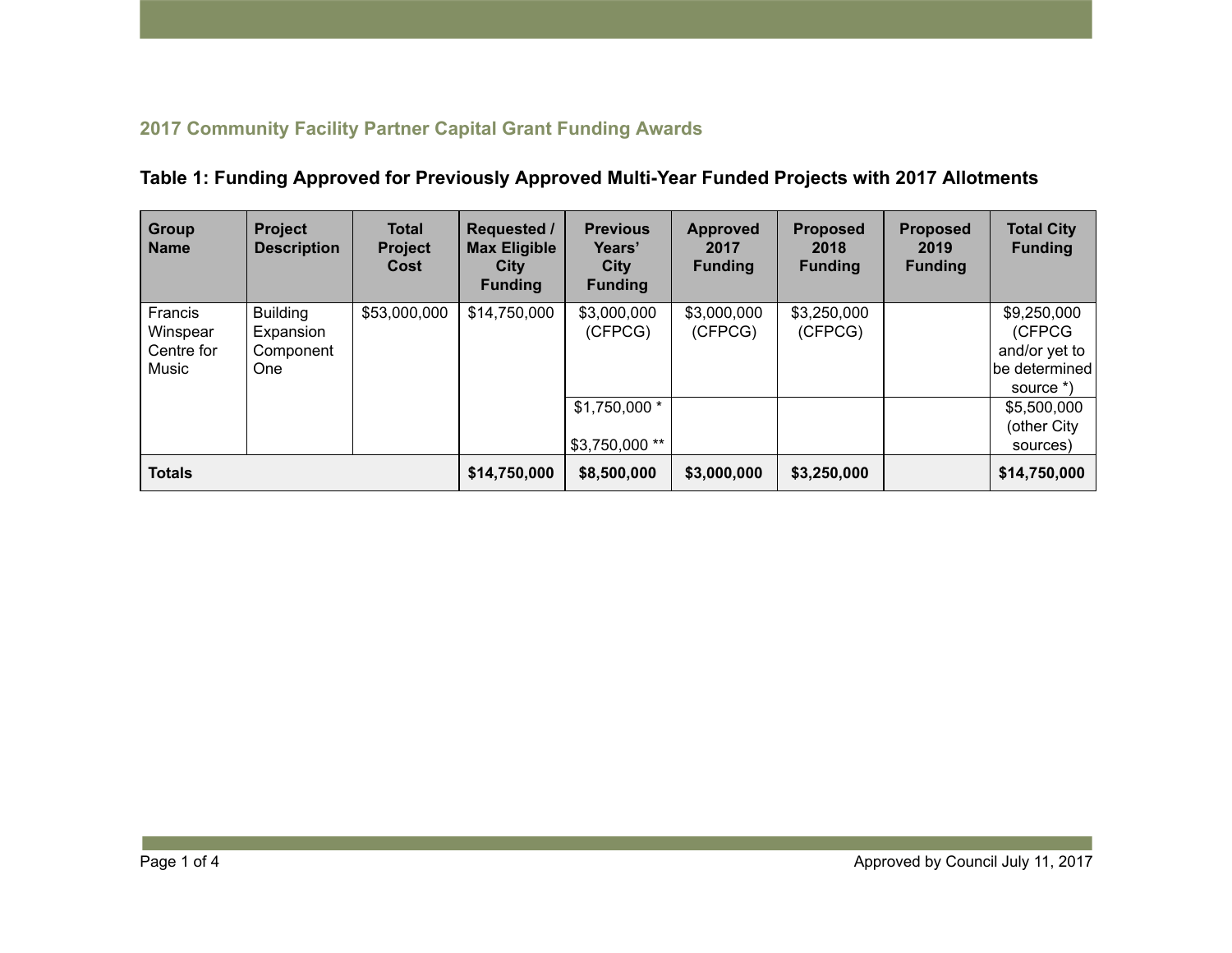## Table 2: Funding Approved for 2017 Applicants

| <b>Group Name</b>                                       | Project<br><b>Description</b>                                                                                | <b>Project</b><br><b>Costs</b><br><b>Eligible for</b><br><b>Funding</b> | Eligible<br><b>City</b><br><b>Funding</b> | <b>Previous</b><br>Years'<br><b>Funding</b> | <b>Recom'ded</b><br>2017<br><b>Funding</b> | <b>Proposed</b><br>2018<br><b>Funding</b> | <b>Proposed</b><br>2019<br><b>Funding</b> | <b>Total CFPCG</b><br>& Other COE<br><b>Funding</b> |
|---------------------------------------------------------|--------------------------------------------------------------------------------------------------------------|-------------------------------------------------------------------------|-------------------------------------------|---------------------------------------------|--------------------------------------------|-------------------------------------------|-------------------------------------------|-----------------------------------------------------|
| Alberta<br><b>Tennis</b><br>Association                 | Planning for<br>new indoor<br>tennis centre<br>at John Fry<br>Park                                           | \$294,060                                                               | \$183,648                                 |                                             | \$183,648                                  |                                           |                                           | \$183,648                                           |
| Edmonton<br><b>City Centre</b><br>Church<br>Corporation | Construction -<br>New shingles<br>for Alex<br><b>Taylor School</b>                                           | \$215,434                                                               | \$71,093                                  |                                             | \$71,093                                   |                                           |                                           | \$71,093                                            |
| Edmonton<br><b>City Centre</b><br>Church<br>Corporation | Detailed<br>Design &<br>Construction -<br>Renovations<br>to Kids in the<br>Hall space in<br><b>City Hall</b> | \$737,576                                                               | \$243,400                                 |                                             | \$243,400                                  |                                           |                                           | \$243,400                                           |
| Edmonton<br>Clansmen<br>Rugby<br><b>Football Club</b>   | Planning for<br>clubhouse<br>upgrades                                                                        | \$12,000                                                                | \$6,000                                   |                                             | \$6,000                                    |                                           |                                           | \$6,000                                             |
| Edmonton<br><b>Folk Music</b><br>Festival<br>Society    | Planning -<br>Arc Flash<br>Study for<br>Gallagher<br>Park (EFMF<br>use)                                      | \$14,543                                                                | \$7,272                                   |                                             | \$7,272                                    |                                           |                                           | \$7,272                                             |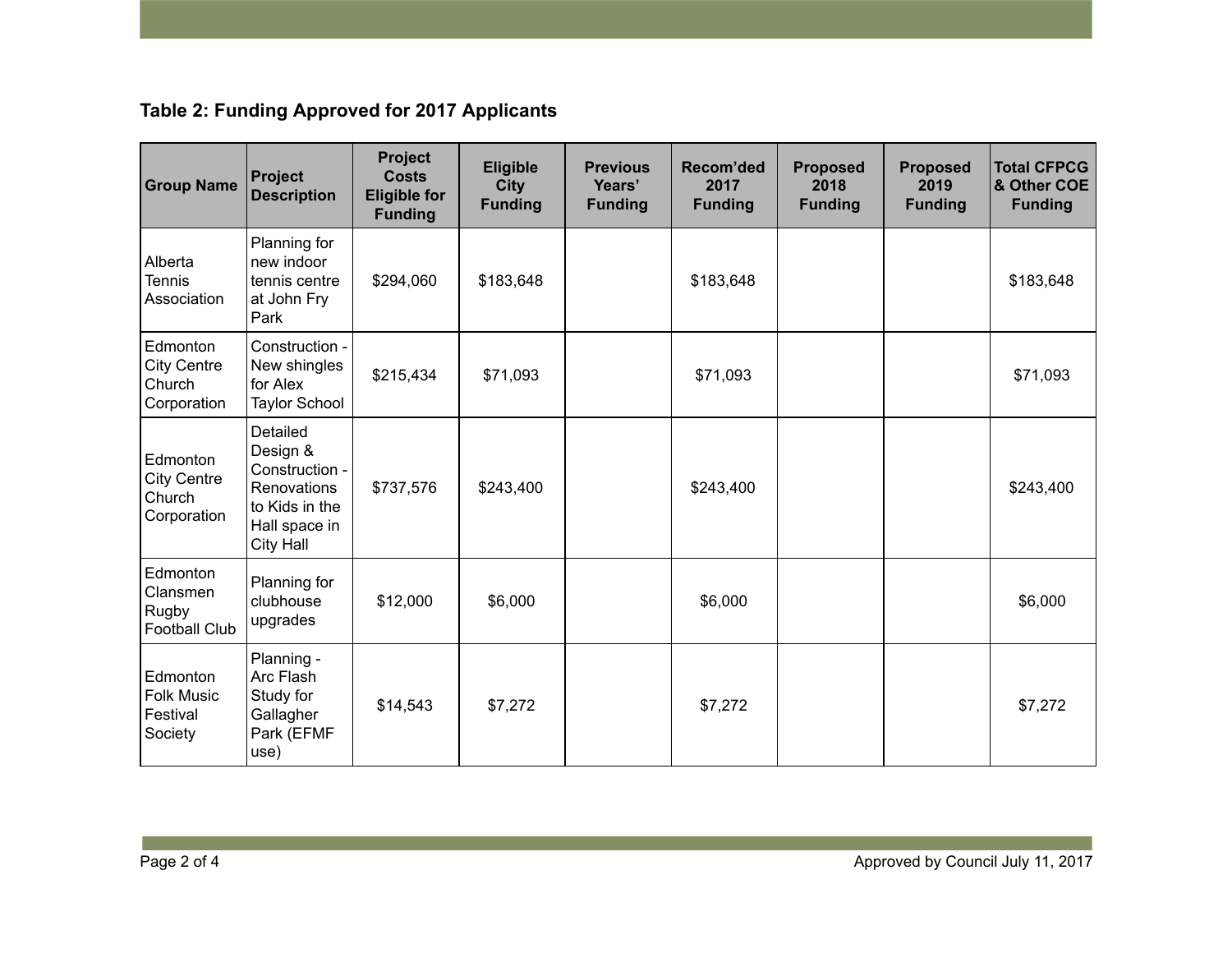| <b>Group Name</b>                                      | <b>Project</b><br><b>Description</b>                                          | <b>Project</b><br><b>Costs</b><br><b>Eligible for</b><br><b>Funding</b> | <b>Eligible</b><br><b>City</b><br><b>Funding</b> | <b>Previous</b><br>Years'<br><b>Funding</b> | Recom'ded<br>2017<br><b>Funding</b> | <b>Proposed</b><br>2018<br><b>Funding</b> | <b>Proposed</b><br>2019<br><b>Funding</b> | <b>Total CFPCG</b><br>& Other COE<br><b>Funding</b> |
|--------------------------------------------------------|-------------------------------------------------------------------------------|-------------------------------------------------------------------------|--------------------------------------------------|---------------------------------------------|-------------------------------------|-------------------------------------------|-------------------------------------------|-----------------------------------------------------|
| Edmonton<br><b>Minor Soccer</b><br>Association         | Detailed<br>Design &<br>Construction -<br><b>West Soccer</b><br>Park Phase II | \$3,762,969                                                             | \$1,241,779                                      |                                             | \$867,068                           | \$152,051                                 | \$222,660                                 | \$1,241,779                                         |
| Edmonton<br>Scottish<br>Society                        | Detailed<br>Design &<br>Construction -<br>Sport and<br>Cultural<br>Centre     | \$8,219,341                                                             | \$2,712,383                                      | \$264,294                                   | \$2,049,908                         | \$662,475                                 |                                           | \$2,976,677                                         |
| Granite<br><b>Curling Club</b>                         | Construction -<br>Facility<br>restoration<br>(lifecycle)                      | \$240,271                                                               | \$79,289                                         |                                             | \$79,289                            |                                           |                                           | \$79,289                                            |
| Old<br>Strathcona<br>Performing<br><b>Arts Society</b> | Construction -<br><b>Building and</b><br>fixtures<br>upgrades                 | \$254,277                                                               | \$83,911                                         |                                             | \$83,911                            |                                           |                                           | \$83,911                                            |
| <b>Snow Valley</b><br>Ski Club                         | Construction -<br><b>Aerial Park</b>                                          | \$1,457,641                                                             | \$481,022                                        |                                             | \$481,022                           |                                           |                                           | \$481,022                                           |
| Theatre<br><b>Network</b>                              | Detailed<br>Design -<br>New Roxy<br>Theatre<br>(schematics)                   | \$623,796                                                               | \$205,852                                        | \$19,029                                    | \$205,852                           |                                           |                                           | \$224,881                                           |
| <b>Totals</b>                                          |                                                                               | \$15,831,908                                                            | \$5,315,649                                      | \$283,323                                   | \$4,278,463                         | \$814,526                                 | \$222,660                                 | \$5,598,972                                         |